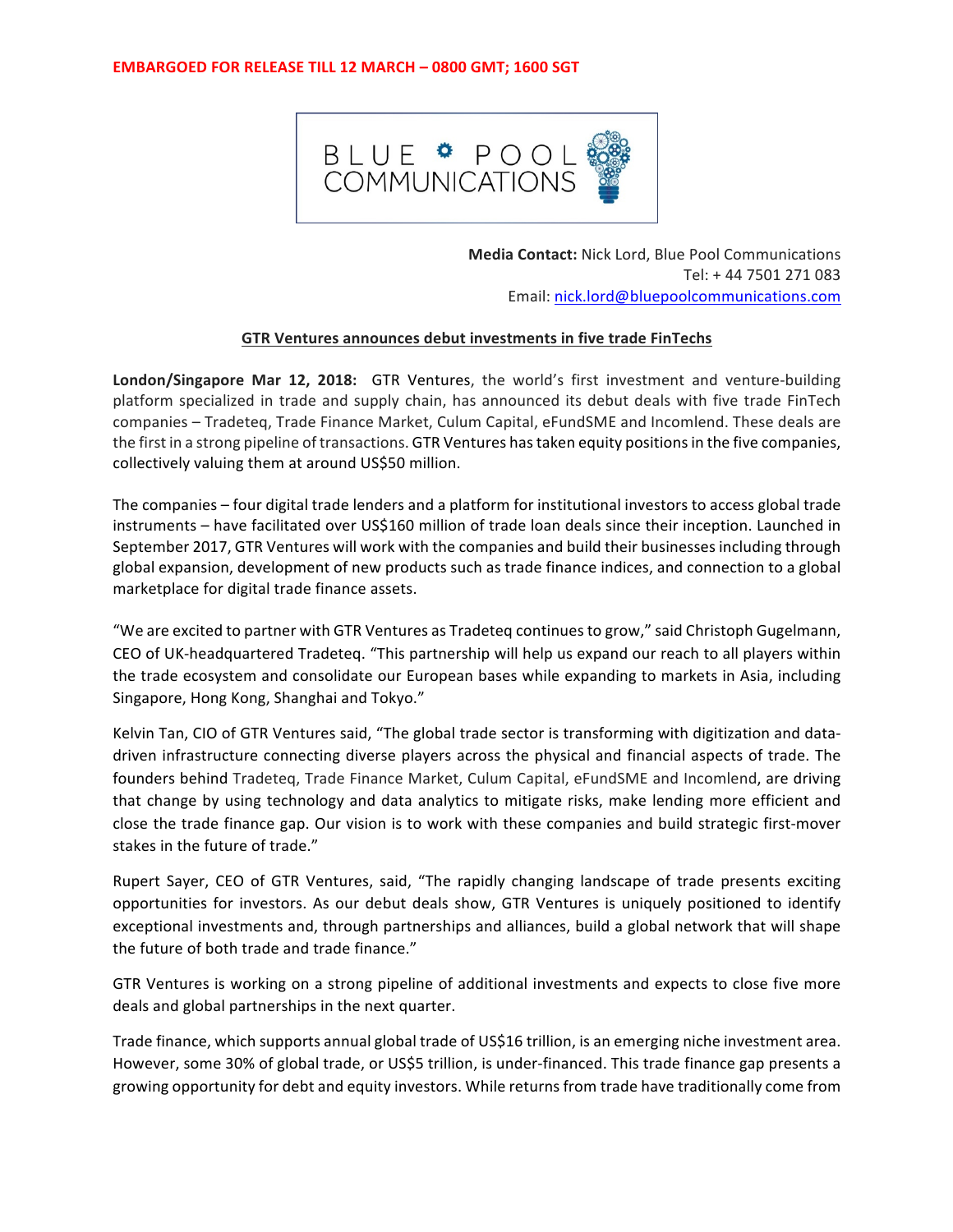providers of debt capital, the emergence of tradetechs presents a new opportunity for private equity and other investors looking to diversify.

## About GTR Ventures (Contact: info@gtrventures.vc, website: www.gtrventures.vc)

Based out of London, Singapore, and Hong Kong, GTR Ventures is the world's first investment platform dedicated to trade and supply chain. In exclusive partnership with Global Trade Review (GTR), the world's leader in global trade and trade finance intelligence, publishing, news and events, GTR Ventures mobilizes private capital for trade and trade finance, investing in and supporting the development of trade-focused fintech companies (tradetechs) while working with multiple stakeholders to integrate technology into trade. GTR Ventures focuses on four main investment areas: transaction banking (trade finance, treasury, & cash), trade insurance & risk management, SME finance & supply chain and physical trade.

### **About Culum Capital** (contact: enquiry@culumcapital.com, website: www.culumcapital.com)

Culum Capital is a Singapore-headquartered fintech which provides companies with working capital funding using trade finance solutions particularly in receivables purchase and supply chain finance. It is also an investment platform for investors seeking alternative investment opportunities. The company has a proprietary risk assessment and management system to ensure the quality of deals flowing through its platform.

### **About eFundSME** (contact: enquiry@efundsme.com, website: www.efundsme.com)

eFundSME Global Pte Ltd is an e-marketplace for invoice trading, founded, owned and managed by industry veterans from Singapore. Its key management team comprises professionals from the banking industry with aggregate experience exceeding 100 years. The company leverages the power of online technology to transform trade finance for the mutual benefit of SME sellers and investor buyers.

## About Incomlend (contact: info@incomlend.com, website: www.incomlend.com)

Operating in Hong Kong and Singapore, Incomlend is a global invoice exchange where companies from different countries can fund their export receivables by selling them to private investors at a discount. The platform trades in multiple currencies (USD, EUR, SGD, and HKD) and offers an integrated digital receivables discounting solution to both suppliers and buyers across its global supply chain, dynamic discounting and factoring products. Investors' capital is protected against debtors' credit risk by world leading credit insurers.

#### **About Tradeteq** (contact: Nils Behling - nbehling@tradeteq.com, website: www.tradeteq.com)

UK-headquartered Tradeteq provides the collaborative network for trade finance investors and originators, to connect, interact, and transact. Tradeteq delivers AI-powered credit analytics, reporting, investment and operational solutions. Tradeteq transforms trade finance assets into transparent and scalable investments.

About Trade Finance Market (contact: media@tradefinancemarket.com, website:

#### www.tradefinancemarket.com)

Singapore-based Trade Finance Market (TFM) is a fintech leader in providing alternative trade finance solutions for small and medium enterprises. TFM also develops blockchain-based tools to derisk and lower the cost of trade finance transactions – including InvoiceCheck, a tool designed to reduce invoice finance fraud.